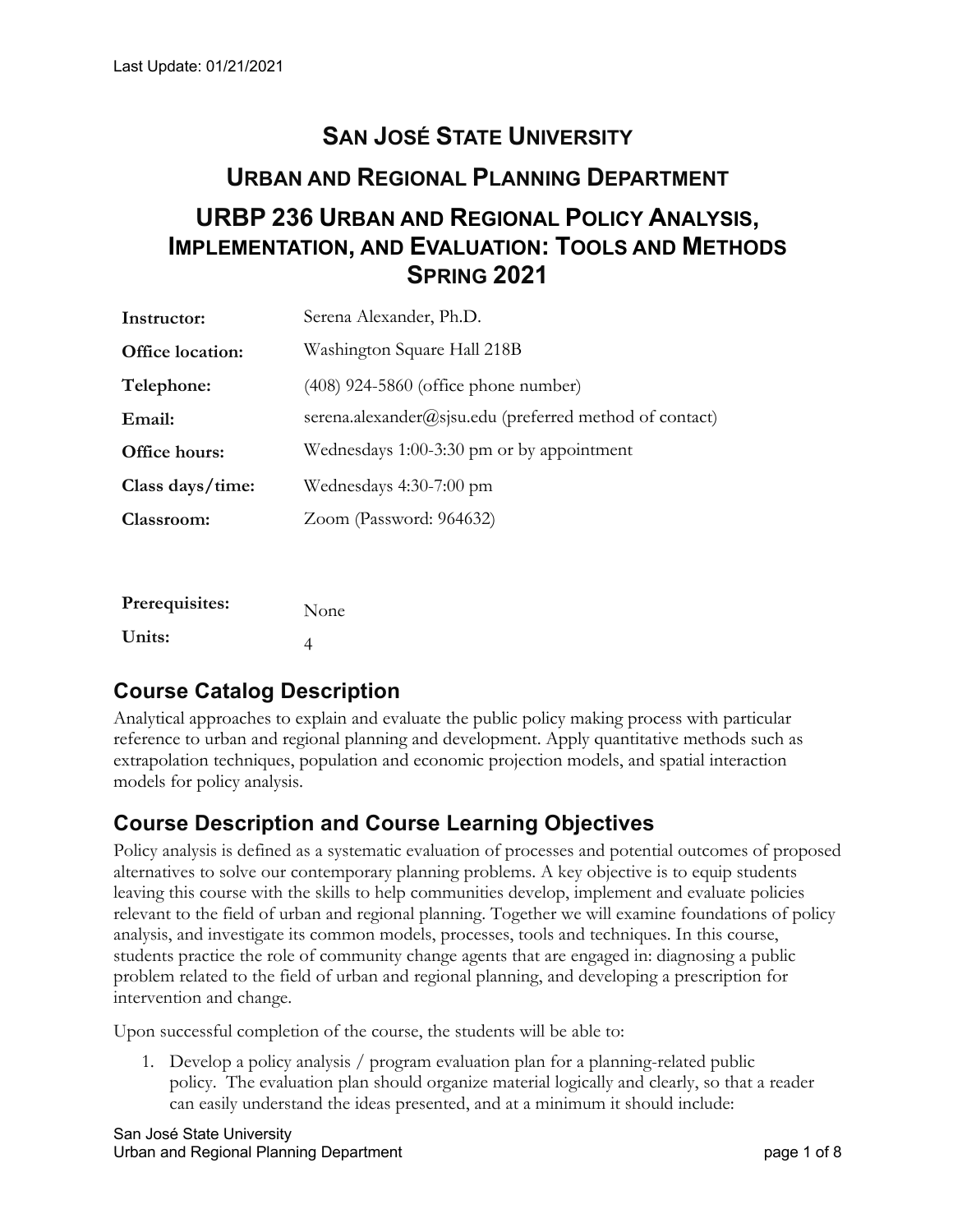- a. A description of the history and context for the problem to be addressed.
- b. A stakeholder analysis that identifies the interests and power of the stakeholders.
- c. A description of the criteria to be used in the evaluation and justification of why they were chosen.
- d. A discussion of the data needs and sources for acquiring that data.
- e. A description of the policy or program options to be evaluated.
- f. A description of the analytical methods to be used.
- g. Final recommendations.
- 2. Communicate the policy analysis / program evaluation plan to the general public with the help of clear, accurate and compelling text and graphics in documents and oral presentations.
- 3. Apply policy analysis / program evaluation tools such as fiscal impact analysis and costbenefit analysis.
- 4. Construct and apply the quantitative tools for:
	- a. Extrapolating data
	- b. Projecting population and employment data
- 5. Evaluate the environmental impacts of policy decisions and describe how different policy alternatives can negatively or positively impact sustainability.
- 6. Evaluate the economic impacts of policy decisions and describe how economic factors can impact growth and change.
- 7. Evaluate the equity implications of policy decisions, and develop strategies to address the racial and ethnic injustices in our communities.
- 8. Analyze economic values, ethics and other contextual variables potentially impacting policy development, decisions and/or implementation.
- 9. Describe and explain how the methods of analysis covered in this course can be used to influence the future.
- 10. Plan for policy implementation, monitoring, and evaluation.

## **Planning Accreditation Board (PAB) Knowledge Components**

This course partially covers the following PAB Knowledge Components: 1d, 1e, 2a, 2b, 2c, 2d, 2e, 2f, 3b, 3c, 3d, and 3e. A complete list of the PAB Knowledge Components can be found at https://www.sjsu.edu/urbanplanning/courses/pabknowledge.html

## **Course Format**

Due to the COVID-19 pandemic, this course adopts an online format. Students are expected to attend Zoom class meetings every week. Some activities can be completed asynchronously.

This 4-unit course has a community engagement component which accounts for 25% of the grade. Assignments 2a and 2b, which account for 5% and 20% of the grade respectively, are designed to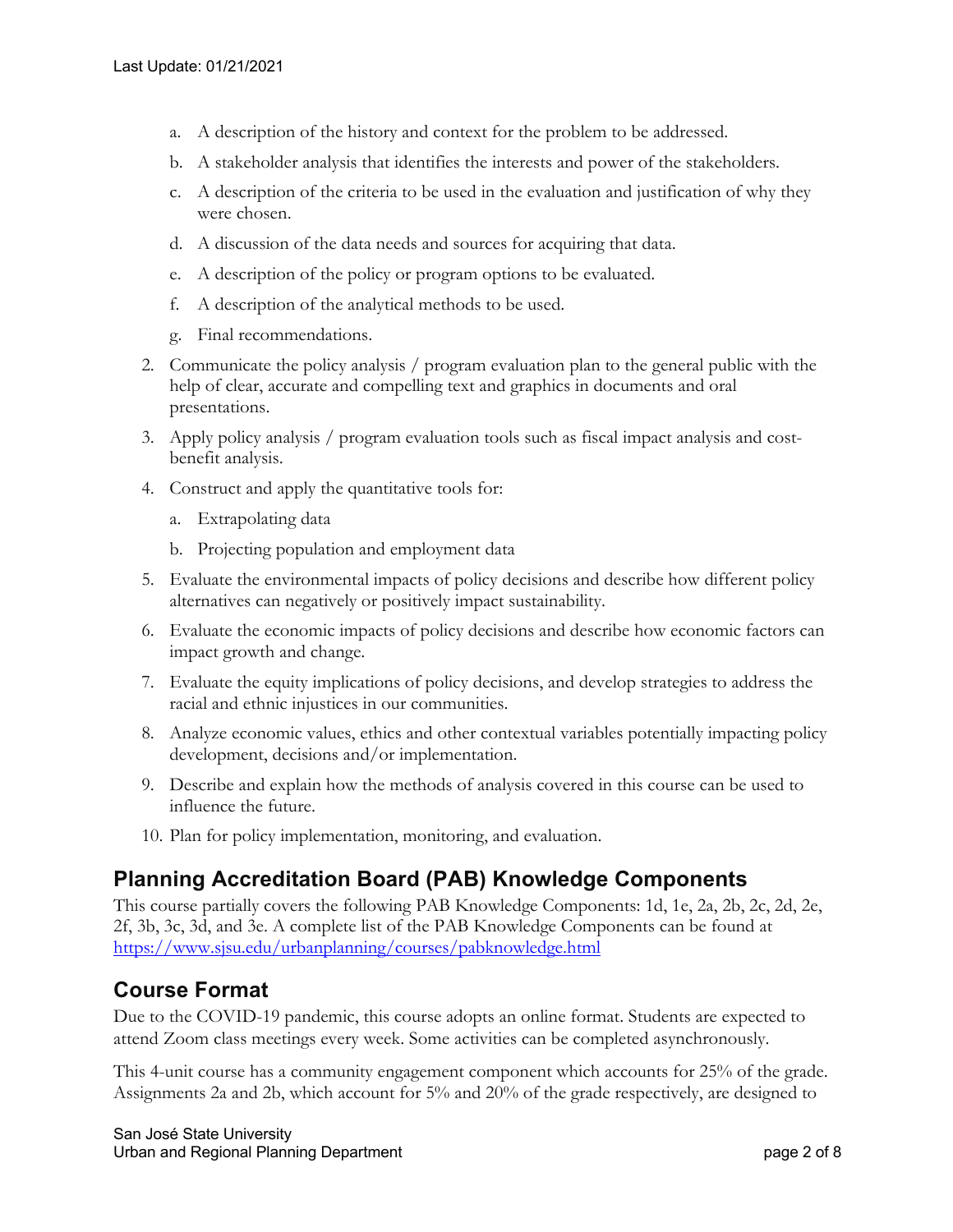meet this requirement. The goal is to provide the students with opportunities to integrate theory and practice, and to get involved in real-life planning processes. The students will engage with local organizations and/or members of the community through participation in and/or observation of planning related activities. Then, the students will reflect on what they learned through engagements with the community by writing a report and sharing their findings and experiences through a discussion activity. For the 1-unit engagement activity, the instructor will spend an additional 15 hours per semester on activities such as: designing the engagement unit activities and the related assignments, coordinating with community partners to implement the activities, advising students outside of class on a weekly basis as needed, and grading the engagement unit activity assignments.

## **Required and Recommended Course Texts**

#### Required

Meltzer, Rachel, and Alex Schwartz. *Policy analysis as problem solving: A flexible and evidence-based framework*. 1<sup>st</sup> ed. New York: Taylor and Francis, 2019. (ISBN 9781315209678 (Master eBook); ISBN 9781351807364 (Web pdf); ISBN 9781351807357 (ePub); ISBN 9781351807340 (Mobipocket); ISBN 9781138630161 (hardback); ISBN 9781138630178 (pbk.) Price: Rent e-Textbook online for \$13.95 on Amazon. Buy used for around \$48 from various online sellers or buy new for \$58.74 from various Amazon sellers.)

Additional readings from academic journals, agency reports and other sources may also be used to supplement the course book. Further details will be communicated with the students through e-mail and/or Canvas.

Recommended

- Patton, Carl V., David S. Sawicki, and Jennifer Clark. *Basic Methods of Policy Analysis and Planning*. 3rd ed. New York: Routledge, 2016. (IBSN-13: 978-1138463219. Price: Buy used for around \$59 from various online sellers or buy new for \$88.59 on Amazon.) This book is also available at SJSU Library.
- Lejano, Raul P. *Frameworks for policy analysis: Merging text and context.* New York: Routledge, 2006. (ISBN-13: 978-0415952767. Price: Buy used for around \$10 from various online sellers or buy new for \$56.95 on Amazon.)

## **Course Requirements and Assignments**

Your grade for the course will be based on the following assignments and other graded activities:

| Assignments and                                     | Due Date(s)           | Percent | <b>Course Learning</b>    |  |  |  |
|-----------------------------------------------------|-----------------------|---------|---------------------------|--|--|--|
| <b>Other Graded Activities</b>                      |                       | of      | <b>Objectives Covered</b> |  |  |  |
|                                                     |                       | Course  |                           |  |  |  |
|                                                     |                       | Grade   |                           |  |  |  |
| Class Participation and Engagement                  | NA                    | 10%     | 2b, 2f                    |  |  |  |
| Assignment 1a: Problem diagnosis                    | February 17 (Initial) | $10\%$  | 1d, 2b, 2f, 3d            |  |  |  |
|                                                     | March 10 (Final)      |         |                           |  |  |  |
| Assignment 1b: Peer feedback                        | February 24           | $5\%$   | 2b, 2e, 2f                |  |  |  |
| <b>Assignment 2: Engagement Unit Activity (25%)</b> |                       |         |                           |  |  |  |
| Assignment 2a: Report &                             | April 07              | 25%     | 2a, 2b, 2c, 2e, 2f, 3b    |  |  |  |
| Presentations                                       |                       |         |                           |  |  |  |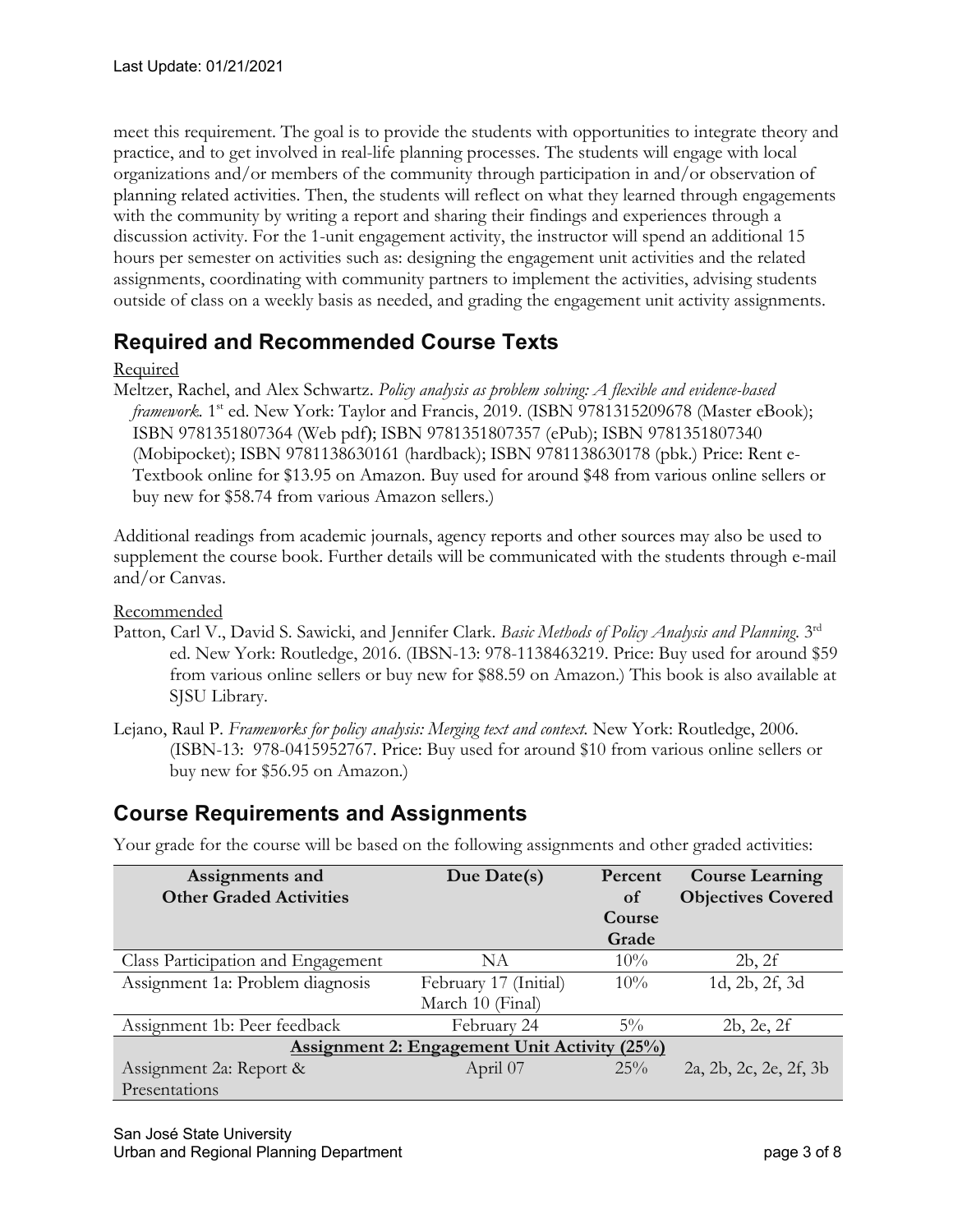| Assignment 3: Policy analysis    | April 21 | 20% | 1d, 2a, 2b, 2c                                |
|----------------------------------|----------|-----|-----------------------------------------------|
| Final Paper: Policy prescription | May 19   | 30% | 1d, 1e, 2a, 2b, 2c, 2d,<br>2e, 2f, 3b, 3d, 3e |

The course includes two major types of assignments: 1) policy analysis (assignments 1a, 1b, 3, and the final policy prescription paper), and community engagement (assignment 2). Students select a policy problem for the first assignment (assignment 1a) and receive feedback from the instructor and their peers during the entire semester to develop the final policy prescription paper. This means that assignments 1a, 1b and 3 are important building blocks of the final policy prescription paper. Assignment 2 entails working with a client, such as a community organization, a governmental agency or a research center, to address a real-world policy problem. Students will receive written comments on each assignment they submit on Canvas and are encouraged to make an appointment during office hours to further discuss their progress. All students will have a chance to work on their final policy prescription paper one-on-one with their instructor. Additional details on each assignment will be communicated with the students through Canvas, and/or e-mail. Please note that Canvas offers the most updated and detailed information about assignments and other course activities.

## **GWAR**

University Policy S94-7 requires that all graduate students demonstrate competency in written English for advancement to candidacy within a master's program. This course satisfies the GWAR requirement for SJSU. In order to meet the GWAR requirement, you must receive at least a "C" grade on the "Final Paper: Policy Prescription" portion of this course. Students who receive a grade below "C" for this part of the course will not meet the GWAR requirement, even if their overall grade for the course is higher. **The "Final Paper: Policy Prescription" must be a minimum of 3,000 words exclusive of front and back materials, figures, tables, and/or appendices.** Please check with me if you are unclear about these requirements.

## **Grading Information**

The course grade consists of seven items (i.e. assignments and graded activities) as listed in the table above. For example, "Assignment 3" is 20% of the final grade, and "Class Participation and Engagement" is 10% of the final grade. This means that "Assignment 3" is worth 20 points toward your final grade, and "Class Participation and Engagement" is worth 10 points. I add the points for each assignment or graded activity to arrive at the final score for the course. Then, I use the following grading scheme to convert the final score into a letter grade:

```
A plus (96 and above)
A (93 to 95)
A minus (90 to 92)
B plus (87 to 89)
B (84 to 86)
B minus (81 to 83)
C plus (78 to 80)
C (75 to 77)
C minus (72 to 74)
D plus (69 to 71)
D (66 to 68)
```
San José State University Urban and Regional Planning Department **page 4 of 8** and 2011 and 2012 and 2012 and 2012 and 2012 and 2012 and 20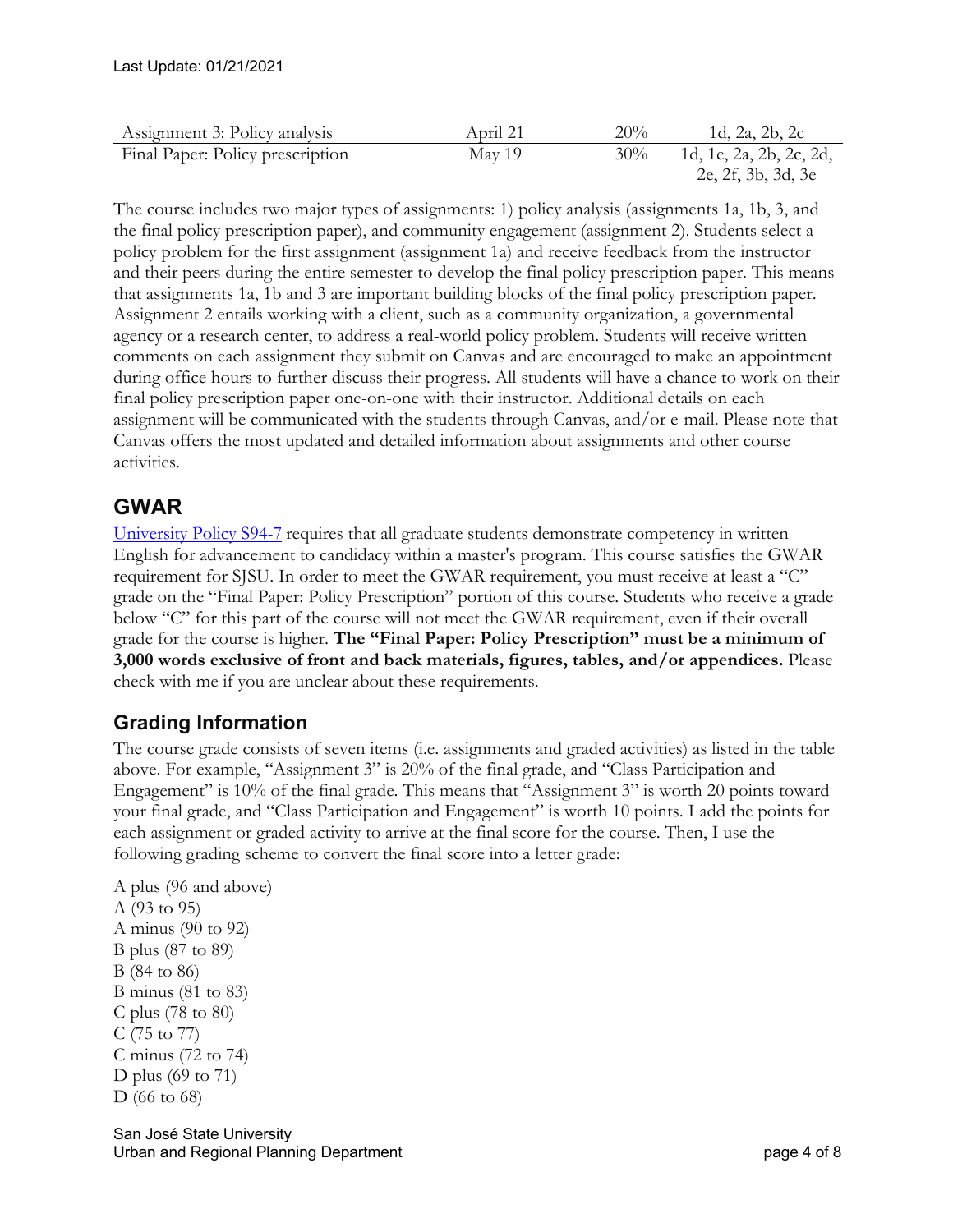D minus  $(63 \text{ to } 65)$ F (below 63)

## **Other Grading and Assignment Issues**

Students are expected to submit all assignments on the specified due dates on Canvas. Please do not e-mail your assignments to me. Late assignments will be accepted but the score will be reduced 15% for missing the due date, and 5% for each day delayed afterwards. Missed assignments will result in a score of zero. Students who turn assignments in on time will normally receive comments from me and (if applicable) their peers within 7-10 days. For late papers, the turnaround time may well take fourteen or more business days, and these students may lose the opportunity to receive feedback from their peers. Canvas assigns peer-reviewers automatically on the due date. Students that do not submit their assignment on time on Canvas will only have a chance to receive peer-feedback if someone volunteers to review their work. This could significantly impede a student's ability to pass the course because these assignments are the building blocks for writing the policy prescription paper.

#### **Course Workload**

Success in this course is based on the expectation that students will spend, for each unit of credit, a minimum of forty-five hours over the length of the course (normally 3 hours per unit per week with 1 of the hours used for lecture) for instruction or preparation/studying or course related activities including but not limited to internships, labs, clinical practice. Other course structures will have equivalent workload expectations as described in the syllabus.

Because this is a four-unit class, you can expect to spend a minimum of nine hours per week in addition to time spent in class and on scheduled tutorials or activities. Special projects or assignments may require additional work for the course. Careful time management will help you keep up with readings and assignments and enable you to be successful in all of your courses. For this class, you will have to undertake additional activities outside the class hours such as observation of a community event or interviews with planners. Details on how to complete these activities will be discussed in the class and provided as a part of assignment guidelines.

## **Classroom Protocol**

**Students are expected to attend every Zoom meeting with their cameras turned on at all times.** Attendance will be recorded regularly. Moreover, class participation points can only be earned by attending class sessions. An official documented excuse from an authorized person (e.g. doctor, supervisor, etc.) is required to justify absence. Missing more than three classes for any reason (whether excused or unexcused) will seriously impact your ability to pass this course. If you anticipate missing more than three classes, you should consider taking this course later. All Zoom classes will be recorded, and I will share the link with you on Canvas.

Students have a responsibility to show respect to fellow classmates during the Zoom meetings and group activities. To do so, please:

- Avoid interrupting other speakers and listen to the ideas of others with respect during class and group activities.
- Do not use electronic devices for purposes not relevant to the class and/or when it is distracting to others or keeps you from being engaged in class activities.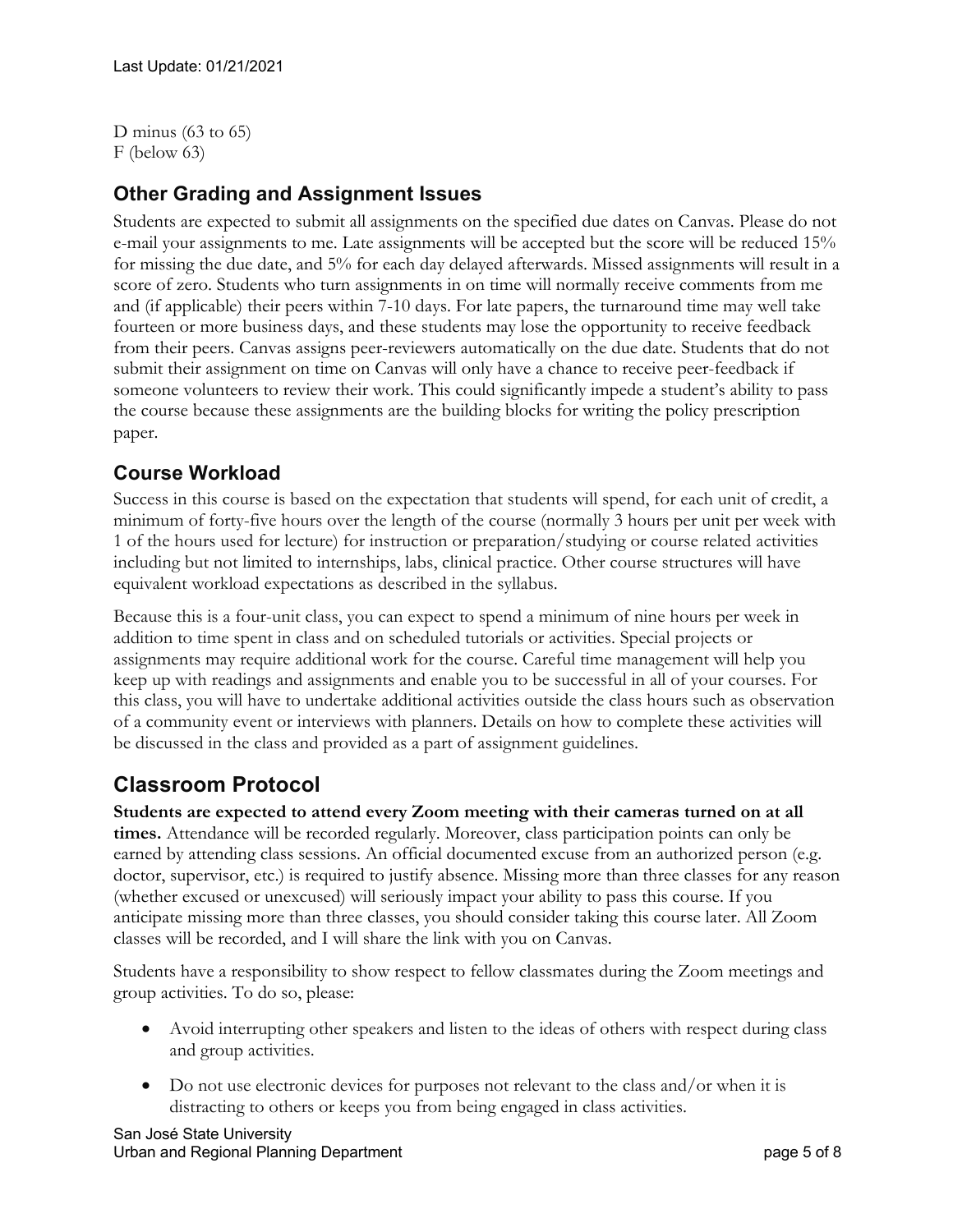• Ensure that your microphone is muted, when you are not speaking. This will minimize background noise.

## **Participation Guidelines**

**You are expected to have carefully read and thoroughly thought about the assigned readings BEFORE each class session.** Failure to read the assigned chapter(s) and/or article(s) will seriously hinder your ability to engage in class discussions and/or activities impacting your participation points and final grade. I encourage you to take notes while reading assigned materials. Participation in class discussions accounts for 10% of your final grade. Other than being physically present, I expect you to:

- Respond to questions raised in class
- Ask good questions
- Present alternative views to those offered by class readings, other students or the instructor
- Raise comments that encourage other students to get engaged in the discussion
- Discuss connections between materials covered in this class and other experiences or materials covered in other classes
- Be alert and attentive and listen carefully to others
- Participate in online discussions (if any)

Please note that you may be randomly selected to answer a question about the readings or apply your knowledge gained through readings to a group activity or an in-class assignment. Your presence means that you are ready to engage in these class activities. If you have not been able to do the readings for reasons beyond your control, such as an illness or a family emergency, you are required to notify me at least 30 minutes before the class. This will allow you to avoid losing participation points the first time you come to class unprepared. If this happens more than once, an official documented excuse from an authorized person will be required.

## **University Policies**

Per University Policy S16-9, university-wide policy information relevant to all courses, such as academic integrity, accommodations, etc. will be available on Office of Graduate and Undergraduate Programs' Syllabus Information web page at http://www.sjsu.edu/gup/syllabusinfo/"

## **Plagiarism and Citing Sources Properly**

Plagiarism is the use of someone else's language, images, data, or ideas without proper attribution. It is a very serious offense both in the university and in your professional work. In essence, plagiarism is both theft and lying: you have stolen someone else's ideas, and then lied by implying that they are your own.

> **Plagiarism will lead to grade penalties and a record filed with the Office of Student Conduct and Ethical Development. In severe cases, students may also fail the course or even be expelled from the university.**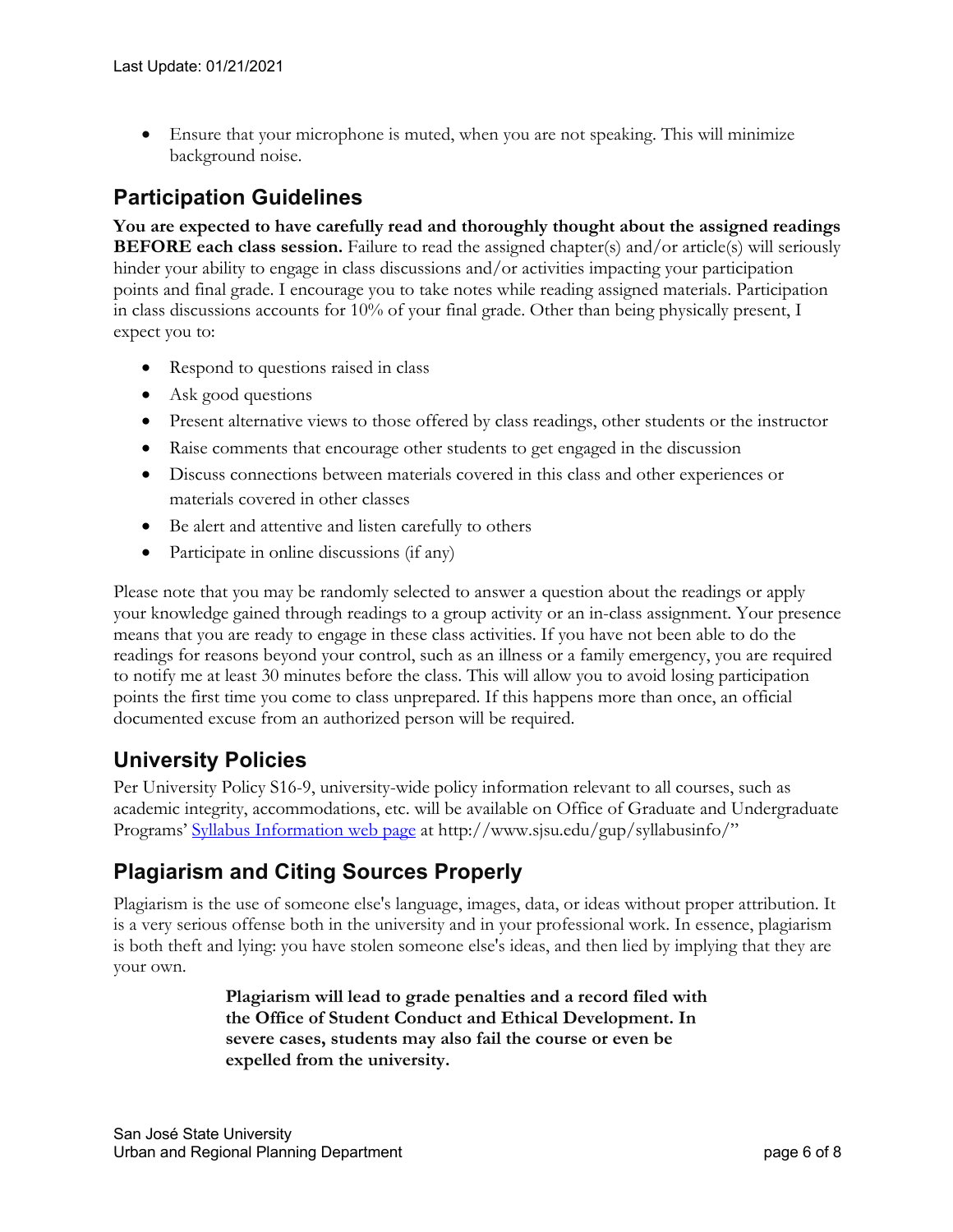#### **If you are unsure what constitutes plagiarism, it is your responsibility to make sure you clarify the issues before you hand in draft or final work.**

Learning when to cite a source and when not to is an art, not a science. However, here are some common examples of plagiarism that you should be careful to avoid:

- Using a sentence (or even a part of a sentence) that someone else wrote without identifying the language as a quote by putting the text in quote marks and referencing the source.
- Paraphrasing somebody else's theory or idea without referencing the source.
- Using a picture or table from a webpage or book without reference the source.
- Using data some other person or organization has collected without referencing the source.

The University of Indiana has developed a very helpful website with concrete examples about proper paraphrasing and quotation. See in particular the following pages:

- Overview of plagiarism at www.indiana.edu/~istd/overview.html
- Examples of plagiarism at www.indiana.edu/~istd/examples.html
- Plagiarism quiz at www.indiana.edu/~istd/test.html

If you still have questions, feel free to talk to me personally. There is nothing wrong with asking for help, whereas even unintentional plagiarism is a serious offense.

## **Citation style**

It is important to properly cite any references you use in your assignments. The Department of Urban and Regional Planning uses Kate Turabian's *A Manual for Writers of Research Papers, Theses, and Dissertations*, 8th edition (University of Chicago Press, 2013, ISBN 780226816388). Copies are available in the SJSU King Library. Additionally, the book is relatively inexpensive, and you may wish to purchase a copy. Please note that Turabian's book describes two systems for referencing materials: (1) "notes" (footnotes or endnotes), plus a corresponding bibliography, and (2) in-text parenthetical references, plus a corresponding reference list. In this class, students should use the second system: in-text parenthetical references, plus a corresponding reference list.

## **Library Liaison**

The SJSU Library Liaison for the Urban and Regional Planning Department is Ms. Peggy Cabrera (peggy.cabrera@sjsu.edu).